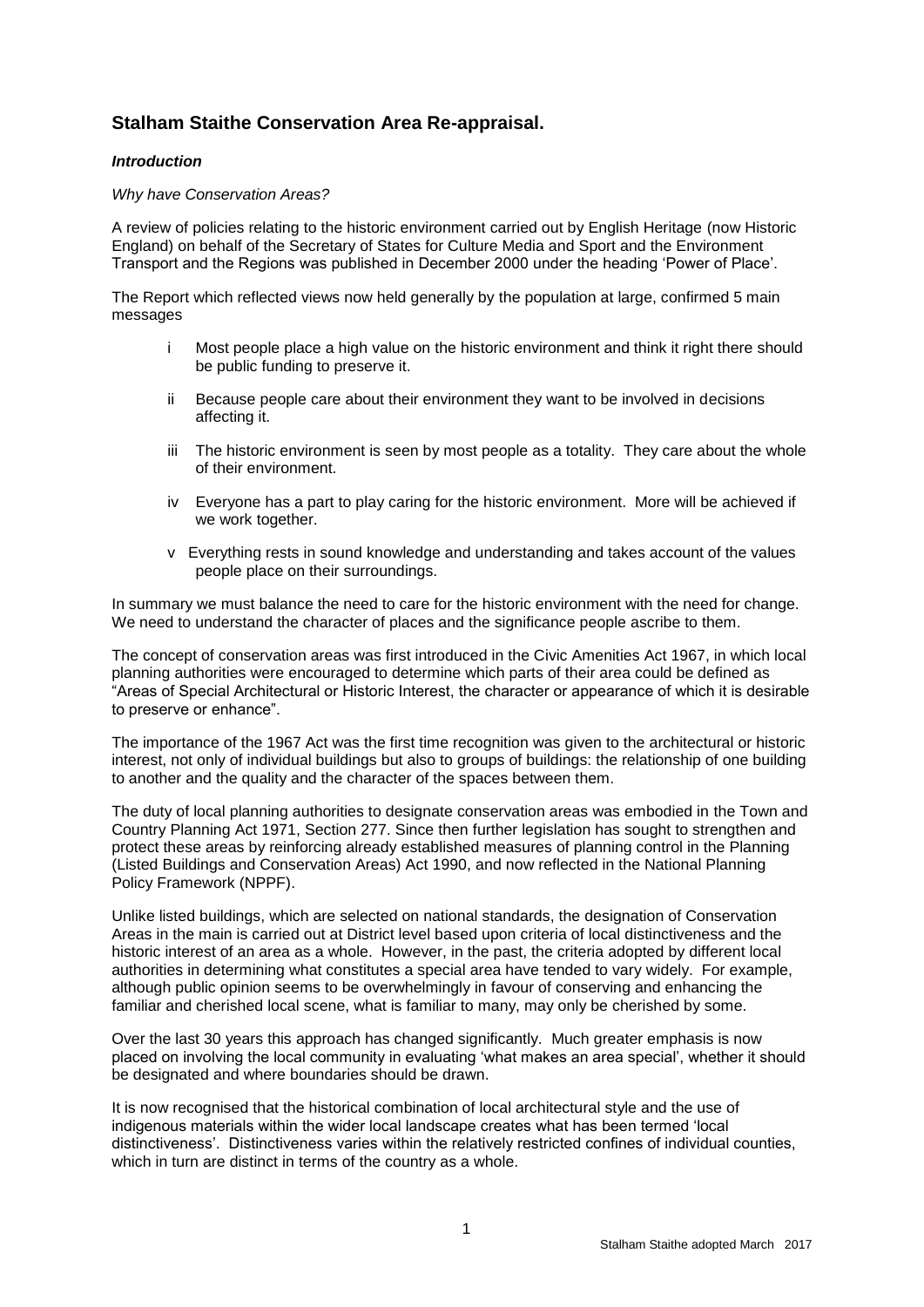Conservation Area designation for settlements and wider areas which embody this local distinctiveness may afford them protection against development which bears no relation to the locality either in terms of the buildings within it or landscape surrounding it.

The historical development of such settlements and their surrounding landscape are the 'journals' through which the social and economic development of the locality can be traced. The pattern of agricultural and industrial progress of settlements (their social history) is by definition expressed in the architecture and landscape of any area.

It is not intended (nor would it be desirable) to use Conservation Area designation as a way of preventing or restricting development, the expansion of a settlement or preventing contemporary innovative design. Logically in the future new development should add to, rather than detract from the character of an area and will in turn help to chart historical development. However, all development should seek to preserve and/or enhance the character and appearance of the area.

#### *Aims and objectives*

The conservation area at Stalham Staithe was originally designated in 1991. This appraisal examines the historic settlement and special character of Stalham Staithe, reviews the boundaries of the conservation area and suggests areas for potential enhancement.

If adopted, the appraisal will provide a sound basis for development management and encourage development initiatives which endeavour to improve and protect the conservation area as well as stimulate local interest and awareness of both problems and opportunities.

## *Planning policy context*

The majority of the land and buildings in the Conservation Area are within the Broads Authority Executive area and the Broads Authority is responsible for all Planning matters in these areas. North Norfolk District Council is responsible for Planning matters in two areas of the existing conservation area, to the west and northwest of Mill Road.

There are a range of policies which affect Conservation Areas both within the Broads Authority and North Norfolk District Council areas, originating from both national and local sources. The latest national documents in respect of historic buildings and Conservation Areas are The Government's Statement on the Historic Environment for England 2010. The National Planning Policy Framework published in March 2012, and Planning Practice Guidance for the NPPF 2014, published by the Department for Communities and Local Government. The Broads Authority and North Norfolk District Council consider the various provisions contained in them in plan making and decision making.

Locally, in line with government policy, the Broads Authority and North Norfolk District Council are currently reviewing and revising local policies which will be published in the Local Plan (formerly the Local Development Framework (LDF)).

The Broads Authority has an adopted Core Strategy (2007) and Development Management Policies DPD (2011) and adopted Sites Specifics DPD (2014).

To support these policies, the Broads Authority provides further advice in a series of leaflets, which are currently being reviewed and expanded as part of the Local Plan process. A list of those currently available is attached in Appendix 3.

North Norfolk Local Development Framework: Core Strategy (adopted 2008) – relevant polices are:

- **Policy EN 8: Protecting and Enhancing the Historic Environment: -** Specifies that development proposals should preserve or enhance the character and appearance of designated assets (which includes conservation areas), other important historic buildings, structures, monuments and their settings through high quality, sensitive design.
- **Policy EN 2: Protection and Enhancement of Landscape and Settlement Character:** *-* Specifies criteria that proposals should have regard to, including the Landscape Character Assessment and distinctive settlement character and views into and out of conservation areas.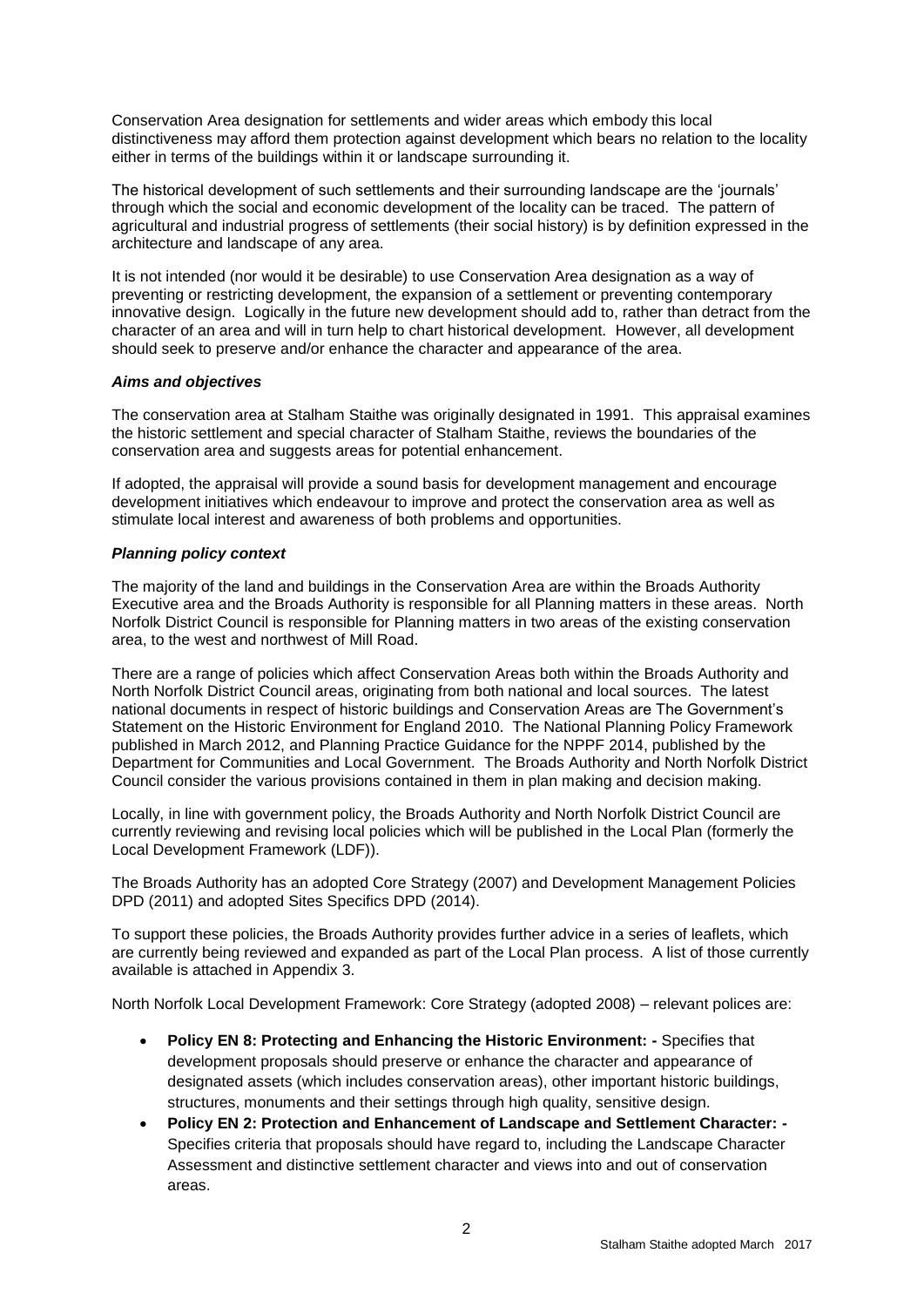- **Policy EN 4: Design:** Specifies criteria that proposals should have regard to, including the North Norfolk Design Guide.
- **North Norfolk Design Guide, Supplementary Planning Document (adopted 2008) -** Provides guidance to those involved in the management of the built environment and with the objective of improving design quality.
- **North Norfolk Landscape Character Assessment, Supplementary Planning Document (adopted 2009)** *-* Provides an assessment of the landscape character of the District with an objective of informing development proposals.

## *Summary of special interest*

Stalham Staithe is a small settlement to the south of the town of Stalham. In contrast to the densely developed edge of the town to the north of the A149, the early development at Stalham Staithe is more informally sited around the historic staithe, which is bordered by a number of boatyards in a network of inlets and mooring basins at the head of Stalham Dyke which is connected to the northern part of the Broads via the River Ant. The Conservation Area contains many mature trees and is fringed by trees and alder carr giving it a verdant setting. Some large scale boatyard buildings outside the Conservation Area contrast with the generally domestic scale buildings of the historic settlement.

#### **Location and setting**

The parish of Stalham is situated in North Norfolk at the head of Stalham Dyke, which runs northeastwards from the upper River Ant in the northern part of the Broads waterway area. Stalham Staithe is a small settlement to the south of the town of Stalham, but separated from it by the A149 which connects Wroxham and Hoveton to Ludham. It is approximately 15 miles (24 km) north east of Norwich.

#### *General settlement character and plan form*

The Conservation Area of Stalham Staithe is roughly triangular in shape with the main part of the settlement grouped around the historic staithe on Staithe Road and extending to the west to include the cottages on the north side of Mill Road. The historic development in the conservation area is mainly of a domestic scale, although some buildings formerly in commercial use are larger. Apart from the cottages on Mill Road, the buildings are grouped around the Staithe and the network of inlets and mooring basins associated with the neighbouring boatyards. The boatyard developments outside the Conservation Area include some large industrial type buildings which are of a different scale to the historic buildings and although their physical form does not contribute to the character of the Conservation Area, the activities associated with them contribute to the vibrancy of the area. Quiet in winter, the area is busy in the summer months with visitors in holiday mood as they come to hire boats for their time on the Broads.

#### *Landscape setting*

Stalham Staithe is set within the gently undulating shallow valley of the River Ant. This part of the Broads is known for being the least saline influenced of the Broadland fens and consequently the most diverse.

The historic development at Stalham Staithe is not easily seen from outside the settlement, hidden by mainly 20<sup>th</sup> century development from the A149 on the north-eastern edge; views from the south and west are terminated by trees and carr woodland. From the waterways, the boatyards and mooring basins dominate the views until the traditional buildings around the staithe are reached.

The Conservation Area is bordered to the north-west by a large arable field fringed by mature trees to the south and east marking the settlement around the staithe. Carr woodland around the water's edge to the east and west of the Conservation Area boundary lend a green fringe to the setting of the Conservation Area and mature trees within the Conservation Area contribute to its verdant character.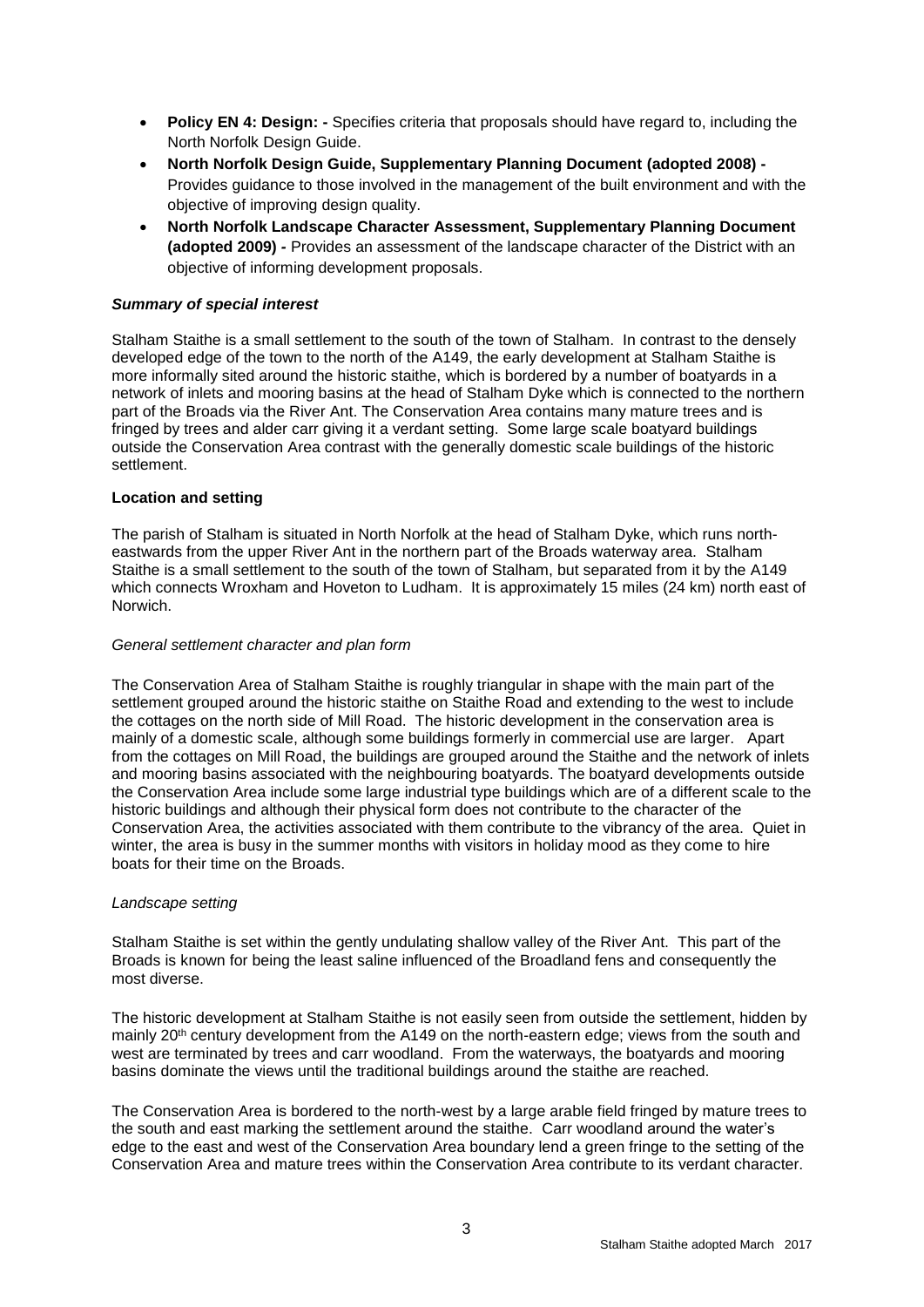## *Historical background*

#### *The Parish of Stalham*

The Norfolk Historic Environment Service compiles records of known archaeological activity including sites, finds, cropmarks, earthworks, industrial remains, defensive structures and historic buildings in the county, in the Norfolk Historic Environment Record (NHER), and an abridged version can be accessed through the Norfolk Heritage Explorer website at [www.heritage.norfolk.gov.uk](http://www.heritage.norfolk.gov.uk/)*.* Records for Stalham parish date from pre-historic times with every period represented in some way.

The name Stalham may derive from the Old English meaning 'homestead by a pool' or 'homestead with stables'.

The parish of Stalham has a long history and was well established by the time of the Norman Conquest. Its population, land ownership and productive resources were detailed in the Domesday Book of 1086 which recorded that the parish contained rich agricultural land and valuable woodland, which suggested that during the medieval period the area around Stalham was a thriving farming community.

This is borne out by the enclosures and field boundaries recorded in the NHER suggesting that the land around Stalham was fertile and suitable for farming from the Roman period through the medieval to post medieval periods. Other records relating to the medieval period attest to the religious, social, domestic and commercial activities in the parish, including peat and turf cutting for fuel. By the post medieval period surrounding marshes were being drained by two windmills and a smock mill, and there was at least one corn mill in the district*.* Records also show that bricks were being made locally.

The opening of the Midland and Great Northern Joint Railway in 1880 which ran between Melton Constable & Great Yarmouth brought better communications with local towns for trade which gradually had a detrimental effect on commercial water borne traffic. However, it also heralded the heyday of the tourist trade on the river and Broads navigation channels which benefitted the town. Following the closure of the railway in 1959, the A149, which bypasses Stalham, was built along its line and the Stalham Station buildings were dismantled and rebuilt at the new Holt Station as part of North Norfolk Railway.

#### *Stalham Staithe*

Staithes (or landing places) were the local focal points of an area's economy before and after the coming of the railways. Although little is known about the early history of Stalham Staithe, it is likely that it was being used for water transport by 1810, when the Enclosure Map indicates a long dyke, divided in two at the end, with two small buildings to the south side on land that was the Poor's Allotment, where the Museum of the Broads is situated now. By 1841, the Stalham Tithe map shows two larger buildings replacing the original ones by the water. The land is marked on the map as belonging to Samuel Cooke, who had a new dyke cut into it and a tall brick building constructed at the end, now The Old Granary, where a date stone bears his initials, SCS and a date of 1808.

Only a small number of the records in the NHER are within the Stalham Staithe Conservation Area boundary. These include the Old Granary on Staithe Road and the remains of an early 19<sup>th</sup> century brick tower mill in Mill Road.

The Old Granary is the only listed building in the Conservation Area (Grade II) and is recorded in the list description as an 'excellent example of a rare industrial building'. The building operated as a wherry granary, with the river staithe running underneath the building to allow wherries to moor and load or unload grain through hatches from the building. The building is now a private house.

The mill and adjacent mill house on Mill Road were constructed around 1817. The mill had a 3 storey tarred brick tower with a Norfolk boat shaped cap and patent sails. It powered a flour mill via two pairs of stones. First known as Staithe Mill and later as Burton's Mill, it had fallen out of use by 1937, the upper part of the tower was demolished and during World War II the remaining lower storey was converted to an air raid shelter, with a reinforced concrete roof. The original mill formed part of a well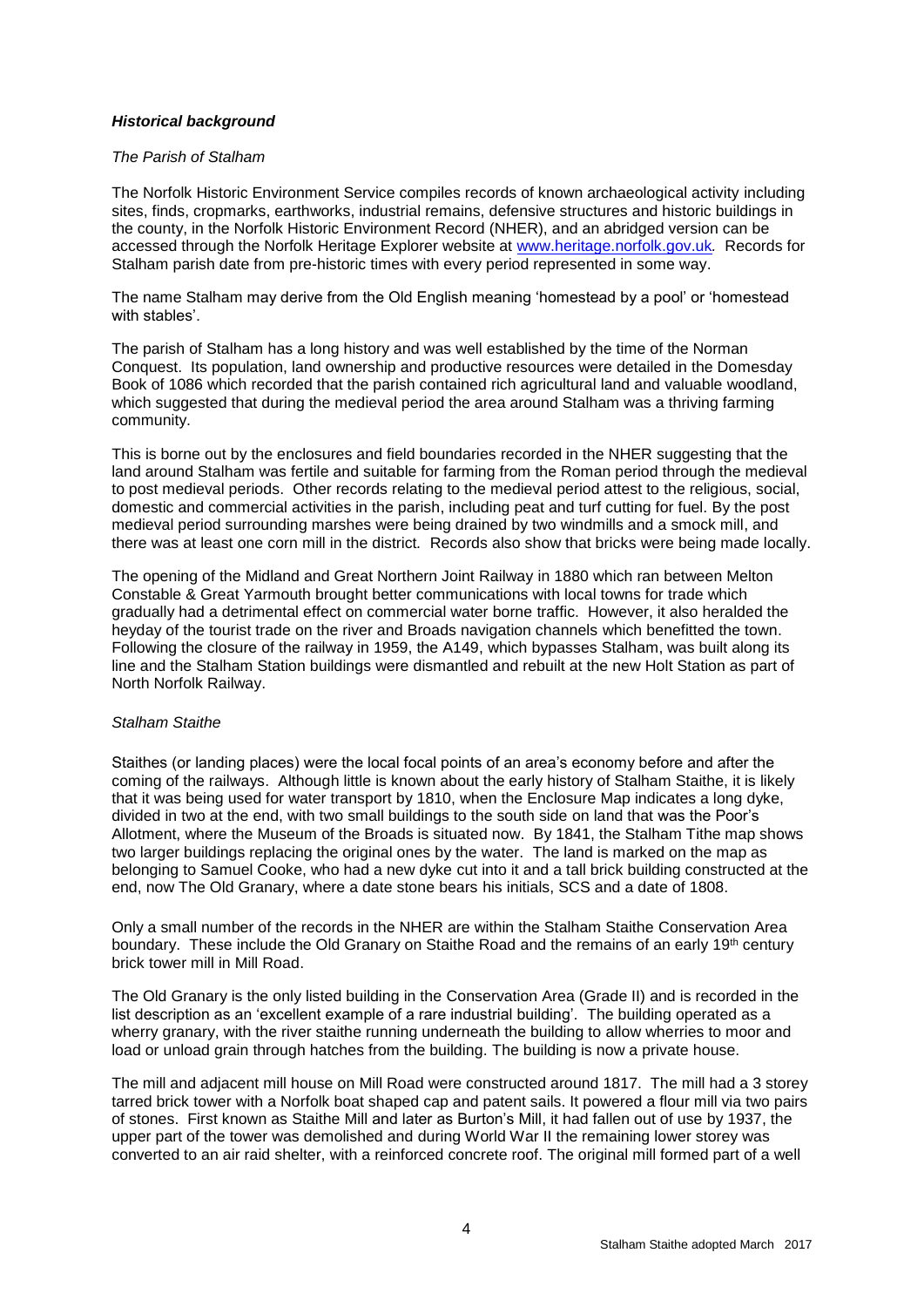known local scene that was photographed in the late 19<sup>th</sup> century by all the eminent Broadland photographers, including PH Emerson, Payne Jennings and George Christopher Davies.

Two small cottages, known as Utopia and Arcadia also featured prominently in late 19<sup>th</sup> century photographs. Built of flint, and probably dating from the 18th century, the cottages were extended and altered using brick at some time during the 19<sup>th</sup> and again during the 20th century. Still in existence at the time of this survey, albeit in a very poor condition, Planning Approval was granted following an appeal in 2013, for their demolition and replacement with two semi-detached dwellings.

The settlement of Stalham Staithe grew up around the staithe and waterborne trade and the Burton family was instrumental in its development during the 19<sup>th</sup> and early 20<sup>th</sup> centuries. One of the buildings housing the Museum of the Broads, on the south side of Staithe Road, is dated 1820 with the initials RB. Although rendered and colour-washed now, it is constructed of Norfolk red brick, probably manufactured in the brick field and kiln on the north side of Staithe Road which is shown on maps as late as the mid 20<sup>th</sup> century. Goods such as malting barley and later sugar beet were stored for transportation in the building and the smaller brick building behind, from which they could be loaded directly onto wherries through doors on the dyke side. It is likely that the RB on the date stone is Robert Burton as there are members of the Burton family recorded as living at the Staithe from the early 1800s. It is also probable that they constructed and lived in The Staithe House on which a date stone is inscribed RB 1813. The land called Poor's Staithe (the site of the Museum) was leased from the Poors Trust, the rent collected going to the poor of the parish. Robert Burton at one time also owned the corn mill in Mill Road.

Kelly's Directory of 1883 records that '*The river Ant affords facilities for landing coal, corn, malt and all other kinds of merchandise'* and *'Water conveyance to Yarmouth from Mrs Sarah Burton's wharf'.* 

In 1891, members of the Burton family were recorded as trading from The Poor's Staithe as Coal, Corn and Oil Merchants, using small wherries built in the area, at least one of which was constructed especially narrow to allow it to pass under the old Wayford Bridge to travel to North Walshamvia the North Walsham and Dilham Canal. The Burtons were still leasing the Staithe land living at Staithe House in 1906, when the family was trading as Corn Merchants and Burton's coal yard was operating until shortly before The Museum of the Broads took over the buildings later in the century/1998. The Burton's also owned the former granary buildings now known as Burton's Mill (1909 and 1936) on Staithe Road, now in residential use.

Wherries are inextricably linked to the history of Stalham Staithe.They were the main means of carrying grain and other crops out of the area and bringing in fertiliser and coal. Manned by two men, they were once a common but impressive sight, with masts 40' high and a sail area of 1,200 sq ft. One of the Burton's wherries, the Ceres, was constructed by Josiah Cubitt Teasel, who was listed as a boat builder at Stalham Staithe in 1881, on the site where Moonfleet Marine is now. Josiah had previously worked for prolific wherry builders the Southgate family at Sutton, and he was probably the first boat builder to occupy a site at Stalham. He lived at Stalham until his death in 1906, hiring out yachts, small rowing boats and a wherry from his yard, and is known to have built at least three wherries there. His wife Sarah continued the business for a few years before selling it to the Southgates who ran the boatyard up to the Second World War after which it became Stalham Yacht Services and then Moonfleet Marine continuing the tradition of boat hire from that site.

Other wherries known to have been trading from Stalham Staithe were owned by Robert Cooke, a wealthy local farmer, brick maker, merchant and miller who died in 1881, who must have used his craft to carry bricks, corn and other crops to and from the staithe. Smaller boats carried other local goods such as sedge (known as litter) which was used for stuffing horse collars and thatching.

With improved road and rail transport, the traditional, small scale transport and storage activities dwindled and by the mid to late 20<sup>th</sup> century commercial activity around the staithe was almost entirely connected to the tourist industry, boat-building firms, boatyards hiring craft to visitors or other supporting businesses. The intensification of this industry led to the construction of large scale industrial type buildings, and although these are mainly outside the Conservation Area, they have had an effect on the character of the staithe providing a contrast in scale between the traditional buildings and the later ones.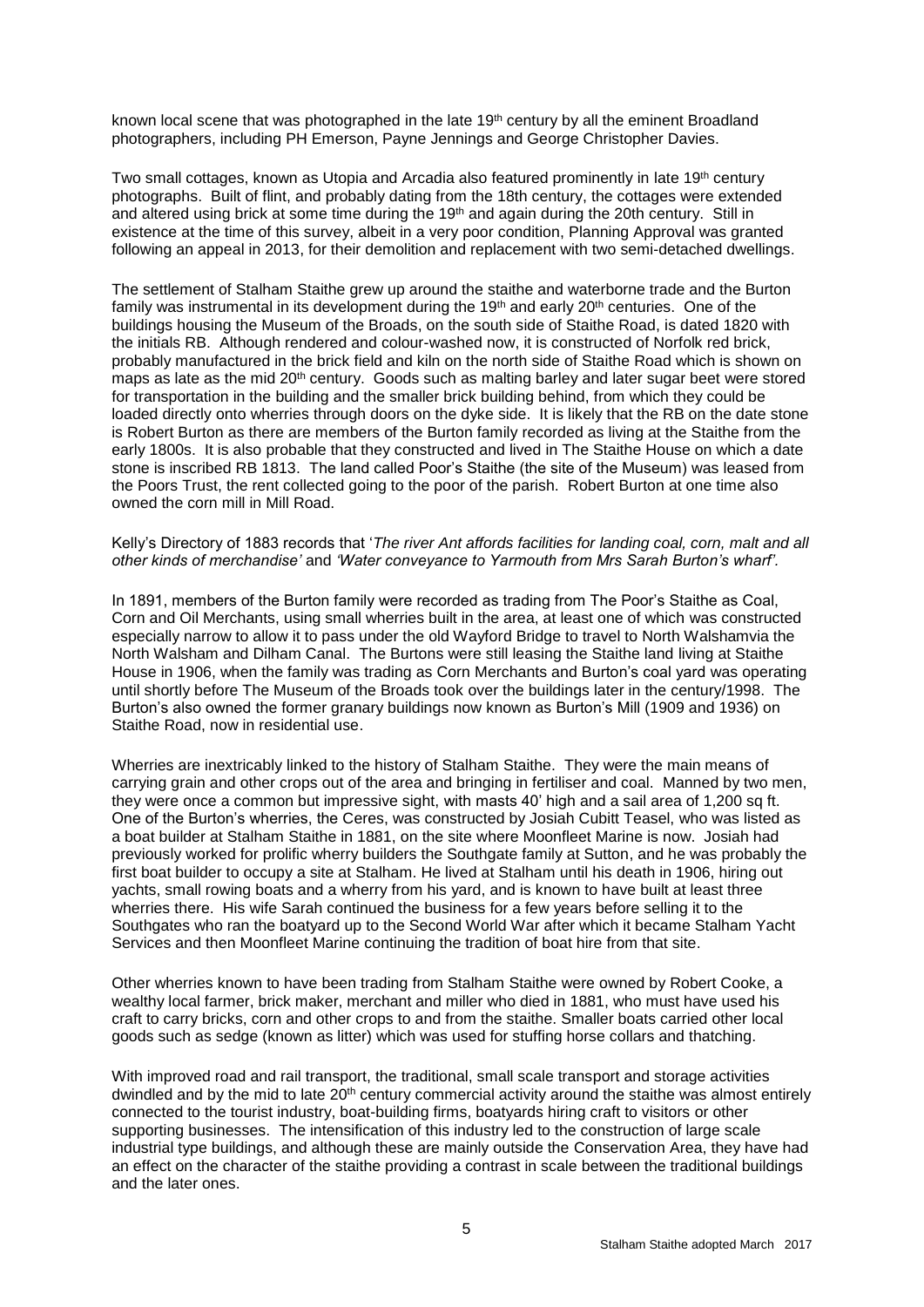The 19<sup>th</sup> century buildings around the staithe are constructed of local red brick with red or black pantiled roofs. Maps prior to 1950 (but not that of 1957) indicate a kiln and 'brick field' on the site now occupied by C.T. Baker. Although it is known that other brickfields existed in the Stalham area, it is likely that this local site supplied the materials for the earlier houses and cottages.

Although outside the conservation area boundary, Richardson's boatyard has played a significant part in the development of The Staithe as a major centre for Broads holidays. Originally operating a hire fleet from Oulton Broad, the company moved to a larger site in Stalham in the late 1950s. Fifteen years later, the original site had expanded to create the largest boatyard on the whole of the Norfolk and Suffolk Broads, with a subsidiary company building fibreglass hire craft. In 1974, the whole of the Stalham boatyard with its fleet of 244 cruisers was sold to the Rank Organisation and the Richardson's boat building operation moved to Catfield, later hiring out boats from Acle. The company bought back the Stalham boatyard from Rank in 1984, the fleet, which had deteriorated badly, was renovated, and the boatyard continues to operate from Stalham, adding to the vibrancy of the area and the waterways, particularly during summer months. In 1998, the Museum of the Broads relocated its premises from Potter Heigham. The museum records and illustrates the history of the Norfolk and Suffolk Broads and explores how people's lives have shaped the landscape through archive material, exhibits and artefacts including Falcon, a working steam launch which makes regular trips on the river for visitors. Whilst only open to the public during the summer months, activity at the museum continues throughout the year when volunteers maintain and refresh the exhibits. The museum attracts many visitors, not only those who are hiring boats nearby but also those who make a special trip to visit it, which adds to the vitality of the Conservation Area.

In recent years Stalham Staithe has become a popular centre for visitors to stay for holidays to explore the Broads area, for boating and for fishing. This is mainly in self catering accommodation including part of Burton's Mill and some of the cottages. If this trend continues, it will inevitably have an effect on the character of the Conservation Area with activity concentrated in the summer months.

#### *Spatial and character analysis*

#### *Staithe Road.*

From the A149 to the north there is no visual hint of the historic core of the conservation area as trees and a tall hedge allow only glimpses of the new development at Burton's Mill, a white cottage (Mill View) and the commercial premises of C.T. Bakers builder's merchants yard.

The main approach into Stalham Staithe for vehicles is a relatively recent slip-road from the A149 via Staithe Road, past commercial premises to either side, which tend to give it an industrial feel. The southern side of the road forms the Conservation Area boundary and beyond this a large scale, long span metal clad building of Richardson's boatyard dominates the view, followed by an open storage area for the boatyard. The north-east side of Staithe Road to the A149 is within the Conservation Area; at the entrance to the road on a triangular piece of land, semi-mature trees and a small pond are in the curtilage of the builder's merchants, C.T. Baker Ltd. Baker's yard is open to view via the vehicle entrances either side of their offices in a recently constructed red brick building sited close to the road and designed to echo the form of terraced cottages further into the conservation area. A date stone in the gable of the office building records 'CT Baker 2006' and is reflects other, 19th century date stones in the Conservation Area. Black chain link fencing and gates enclose narrow grassed areas on the perimeter of the Baker's site. Additional planting to supplement the recently planted trees would soften this main entrance to the Conservation Area.

A yew hedge next to Baker's premises encloses the garden area to Mill View, which is set back towards the main A149 road and approached via a loke from Staithe Road. Mill View is a white painted brick house possibly dating from the late 19<sup>th</sup> century and altered in the 20<sup>th</sup> century. The 1885 ordnance survey map shows a row of four cottages on this site and on the east side of the loke a block of four small outhouses built of brick and un-knapped field flints may once have served the former cottages.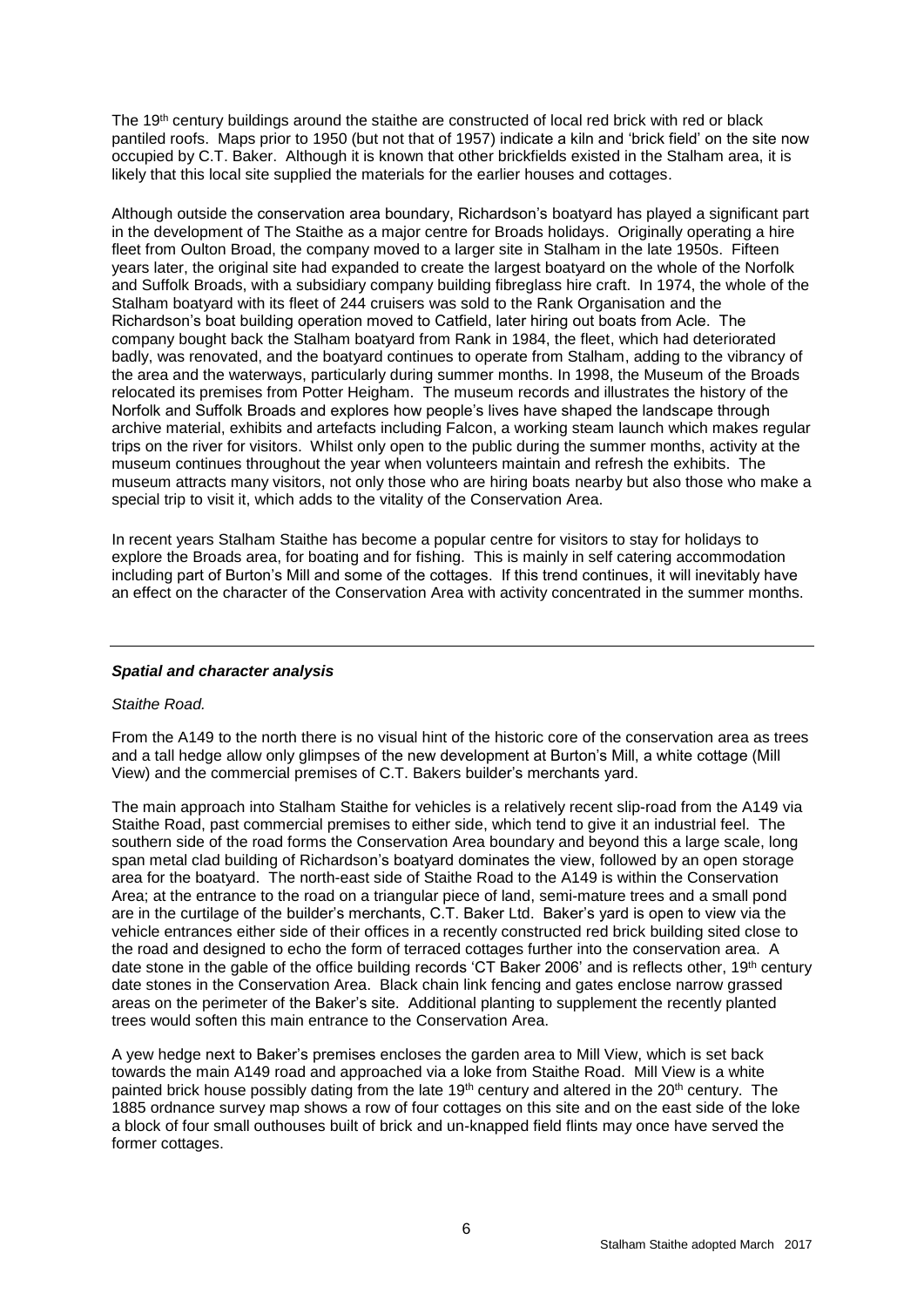Beyond the loke, as Staithe Road begins a gentle curve, the 19<sup>th</sup> century character of the area is more apparent, with on the east side, Cordova Cottages, four late nineteenth century red brick cottages of a traditional terraced design with pantile roofs, the ridge running parallel to the road. Their red brick front garden walls topped with bull-nose red brick copings are an attractive feature. It would appear that the rear gardens to the cottages have been truncated with a variety of fences to form an informal parking area.

Further on, another terrace of four houses of a similar design, RiversdaleCottages, has the same boundary wall treatment. A vacant site between the two terraces was granted Planning Approval in 2013 for four new houses with parking behind, accessed via an arch, which will enclose the street scene in this part of the Conservation Area.

Opposite this site and Riversdale Cottages are a group of traditional buildings backing onto the water  $-$  first Staithe Marsh House, a 19<sup>th</sup> century, two storey rendered house and then The Old Granary, which is the only listed building in the settlement. Both contribute to the character of the area, but the latter is an unusual and striking building and the tallest in the Conservation Area.

Next to The Old Granary and set back from the road is a large timber clad gable of a boat building company. This traditional design is echoed next door in some of the group of buildings that house The Museum of the Broads. A 20<sup>th</sup> century curved roof open area links earlier buildings, some clad in timber, others in corrugated metal and those on the corner of Staithe Road in local red brick and rendered brick. The building on the corner is gable end to the road with a date stone at its apex inscribed with 'RB 1820'.

Opposite the Museum of the Broads are three red brick buildings known as Burton's Mill linked at first floor level with 20<sup>th</sup> century timber clad 'bridges'. In contrast to the smaller scale terraced cottages, the two earlier sections of the buildings present their gables to the road and this is echoed, albeit on a smaller scale, in the 21<sup>st</sup> century addition at the northern end. The two original gables have dates stones in their apex, the first in terracotta inscribed 'HB 1909' and the second a greatly eroded stone which possibly reads 'HB 1936', indicating dates for their construction and that they were part of the Burton family holdings. There is an attractive wrought iron lamp bracket above the former loading door on the later gable. These buildings were converted to residential use earlier this century, and as part of the scheme, additional dwellings were built on the site to the rear, beside the A149, echoing the design form of Burton's Mill, with a series of smaller scale linked gables facing the access road. This is the largest recent development in the Conservation Area and whilst the design and materials are sympathetic to their surroundings, accommodating vehicle access and sufficient parking has produced open areas of hard landscaping. This and the communal gardens could be softened with additional landscaping and planting.

Two late 19<sup>th</sup> or early 20<sup>th</sup> century single storey buildings at the northern tip of the site were also converted to residential use and the retention of their scale and materials add to the character of the Conservation Area.

Staithe House, in a prominent corner position overlooking the staithe, is a symmetrically designed early 19<sup>th</sup> century red brick house with a black glazed pantiled roof. Built to impress, albeit in a modest way, the date stone in the gable reads 'RB 1813' announcing the Burton family residence. Behind the house is a generous garden with mature trees which are a prominent feature and enhance the setting of the settlement as does the high flint and brick garden wall.

Staithe Road divides in front of Staithe House with one section (originally Lower Staithe road) continuing northwards towards the A149 where it is closed for vehicles; the highway now crosses through the historic staithe area to join what was formerly Upper Staithe road then turns into Mill Road to the west.To the north of the staithe and forming a group with Staithe House, a single storey brick and flint building with a prominent gable faces the road. It appears to date from around the same period as Staithe House and may well have been associated with the Burton businesses, but was converted to the Mermaids Slipper Restaurant in the early 21st century.

As the road follows the edge of the staithe , the waterside activities become apparent, boats and boatsheds become visible and southwards, there is a long view along the inlet with a backdrop of trees and alder carr in the distance. The area at the head of the staithe is effectively the main focal point of the conservation area. Burton's Mill, Staithe House, the adjoining Mermaid's Slipper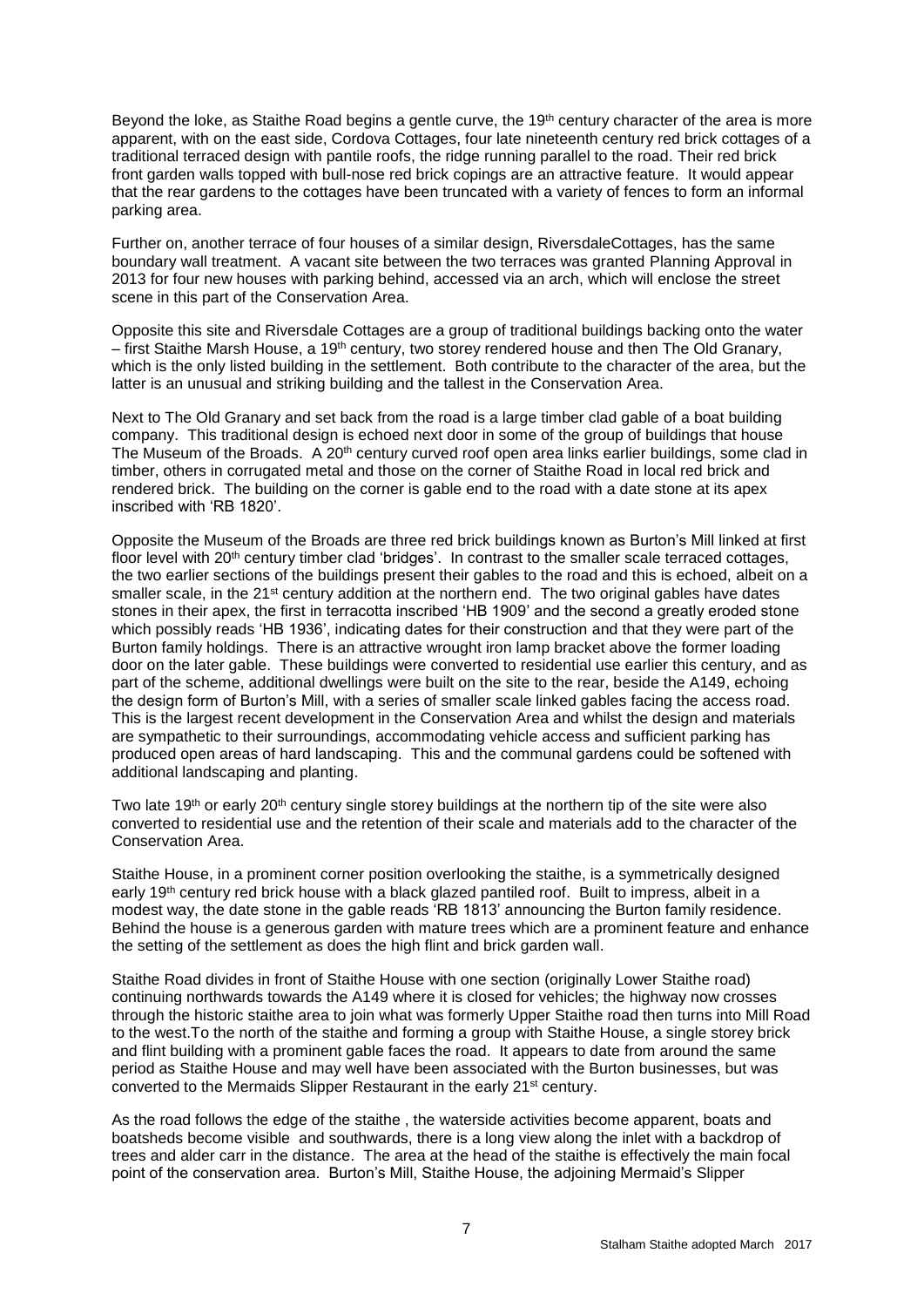Restaurant and the traditional buildings of the Museum of the Broads provide some sense of enclosure. Opposite the staithe, there is an area of hardstanding which possibly demarcates the extent of the staithe. . This area could be given a more cohesive character if the line of the road was better defined, for example through a change of surface material for the hardstanding.The grassed area in front of the restaurant visually draws together and lends a sense of the whole historic area of the staithe.

To the west of The Mermaid's Slipper, is an area of open space, currently grassed with seats, a picnic bench and planters, it is flanked by a watercourse and mature trees and separated from the road by a low timber rail. This attractive and relaxing space enjoys the long views South along Stalham dyke. Limited hard surfacing to enable it to be used all the year round might be beneficial. The space is ideally situated in the centre of the conservation area.

On the opposite side of the road the twin gabled roofs of 1 Old Yacht Station stand out at the road junction. The corrugated iron cladding, timber bargeboards and the green and cream colour scheme epitomises the working waterside buildings of the Broads. The more recent industrial unit adjacent takes a similar form using modern materials and it sits comfortably within the area, a continuation of commercial activity around the staithe although it does not make the same historic contribution to the character of the Conservation Area.

The northern section of Mill Road is a leafy lane with mature trees on either side, becoming a pedestrian access to the A149. A late  $20<sup>th</sup>$  century house, mid  $20<sup>th</sup>$  century bungalows to the west differ in character to the rest of the area as does the electricity sub-station immediately adjacent to the A149 and the open field and pumping station further south and to the west of Mill Road.. The Allotments to the North West have been on the site since the early 1900's and following a reduction in size of individual plots and the introduction of mains water they are well used once more. On the east side a 21<sup>st</sup> century house built in part of the former garden to Staithe House is almost hidden behind a hedge and mature trees. The contemporary design makes an interesting contribution to the character of the area and its timber cladding is in harmony with its surroundings.

At the junction of Staithe Road and Mill Road, a late 19<sup>th</sup> century red brick and pantile house is orientated to overlook the staithe. Prominent on the staithe, Moonfleet Marine was constructed in the 20<sup>th</sup> century on the site of an earlier building. Clad in timber with a pantile roof, its straightforward form is reminiscent of traditional waterside buildings and it makes a positive contribution to the Conservation Area.

#### *Mill Road.*

The character of the Conservation Area becomes more rural as Mill Road curves south-westwards, with traditional cottages backing onto the low lying water side and open countryside to the West. Whilst there is little open water visible from the road, boatyard activities are apparent on the eastern side of Mill Road where lokes leading down to the water enable glimpses of brightly coloured boats in mooring basins. Larger scale boatyard buildings set back from the road behind working and casual storage areas contrast with the neat front forecourts of the smaller scale cottages closer to the road. Two pairs of cottages, both built with roofs running parallel to the road, the first rendered and the second in local red brickare separated by an area of undeveloped land. Whilst the trees here make a contribution to the character of the area, the site also appears to be used for informal storage which at the time of the appraisal detracts from the semi-rural character of the area. Opposite to the West side of Mill Road are the open field and pumping station mentioned previously. Mill Road makes a sharp right hand bend to the west on which is Mill House, a long two storey, colour washed brick cottage built at right angles to the road and the remains of the brick tower of the corn mill. Now truncated it was much photographed in the 19<sup>th</sup> century, at its full height, it would have been have been a prominent feature in this part of the settlement.

Around the corner, Mill Road becomes a narrow lane enclosed by hedges either side of holly and ivy which are a distinctive feature, enclosing a camping area and marina to the south, outside the Conservation Area. On the north side of the road within the Conservation Area are four traditional cottages, the first two detached in large gardens with colour washed brick or rendered walls and pantile roofs. At the western most tip of the Conservation Area is a pair of low two storey brick and pantile cottages. The pent (small lean-to) roofs over canted bays with small gabled porches are a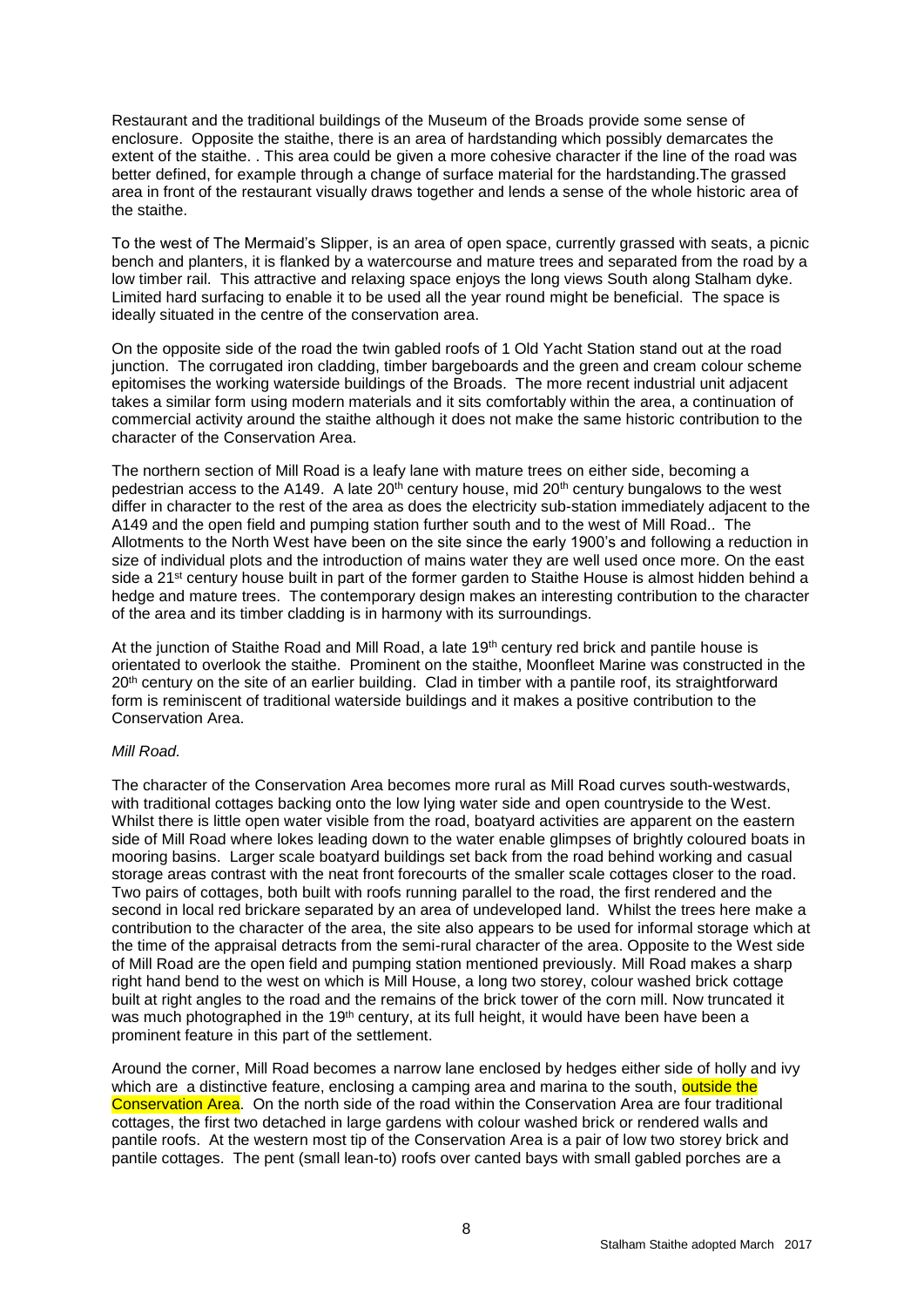most unusual feature. Mature trees and traditionally designed garages or outbuildings in this part of Mill Lane add character to it.

#### *Architectural styles and materials:*

Although only one building within the Conservation Area boundary is included in the Secretary of State's list of buildings of special architectural or historic interest (Appendix 1), there are a number of buildings which are considered to make a positive contribution to the character of the Conservation Area which are noted in Appendix 2.

The majority of buildings at Stalham Staithe date from the early 19<sup>th</sup> century, and although it is possible that the staithe may have been used for local water transport before that date, no earlier buildings survive. With no prevalent architectural style, as would be found for example in planned suburban areas, there is a variety of building designs, with a contrast of scale between commercial and domestic uses. The Old Granary and Burton's Mill, and to a lesser extent the earlier buildings at The Museum of the Broads, are of a larger scale then the cottages on Mill Road and tend to have their gables facing the road to provide height for storage and make the most of narrow plots at right angles to the road. The domestic terraces and pairs of cottages are generally built for ease of construction, with roof ridges following the line of the roads, although there are exceptions, such as Vine Cottage.

It is possible that the Burton family planned the siting of their buildings; certainly Staithe House and Burton's Mill are in prominent positions. The Old Granary is built to take advantage of the waterway of the staithe for loading wherries.

There is some consistency of materials with locally made red or black glazed pantiles and red brick, the latter possibly from the brick field on the staithe until the mid 20<sup>th</sup> century. Slates were a popular roofing material in the 19th century, but unusually there are none in Stalham Staithe, possibly because they would have been more expensive than locally available materials as they would have had to be brought in from another part of the country. Local flints, trimmed with bricks were also used, generally as a utilitarian material such as those in the the outhouses on the loke to Mill View, the garden wall to Staithe House and the walls of The Mermaid's Slipper Restaurant, which was probably an outbuilding to the house. Earlier watercraft buildings utilise corrugated iron (The Old Yacht Station) and timber boarding (John Williams Boats). More recent buildings have followed the earlier precedents; brick and pantile for the extensions to Burton's Mill and timber cladding to Moonfleet Marine. The most recent building, a new house on the northern section of Mill Lane uses timber in a contemporary manner.

The larger 20<sup>th</sup> century boatyard buildings are generally outside the Conservation Area and although they often use modern materials of a similar profile to the historic ones, the larger scale spans are out of character with the buildings in the earlier settlement.

#### *Ground surface treatments, private and public realm.*

Roads in the Conservation Area are finished with asphalt; the absence of formal pavements adds to the character of the historic Stalham staithe. On private land, gravel is the most usually used and is a sympathetic material for the Conservation Area.

Barriers are limited around the open aspect of the staithe, which is visually pleasing, and the low-key timber rails around the picnic area are unobtrusive.

Grassed verges provide a more rural character within the settlement and generally should be preserved.

#### *Trees, hedges and boundary treatments.*

Trees and hedges are significant elements in the Conservation Area and outside it, providing a green backdrop to the settlement. Notable areas in the Conservation Area are: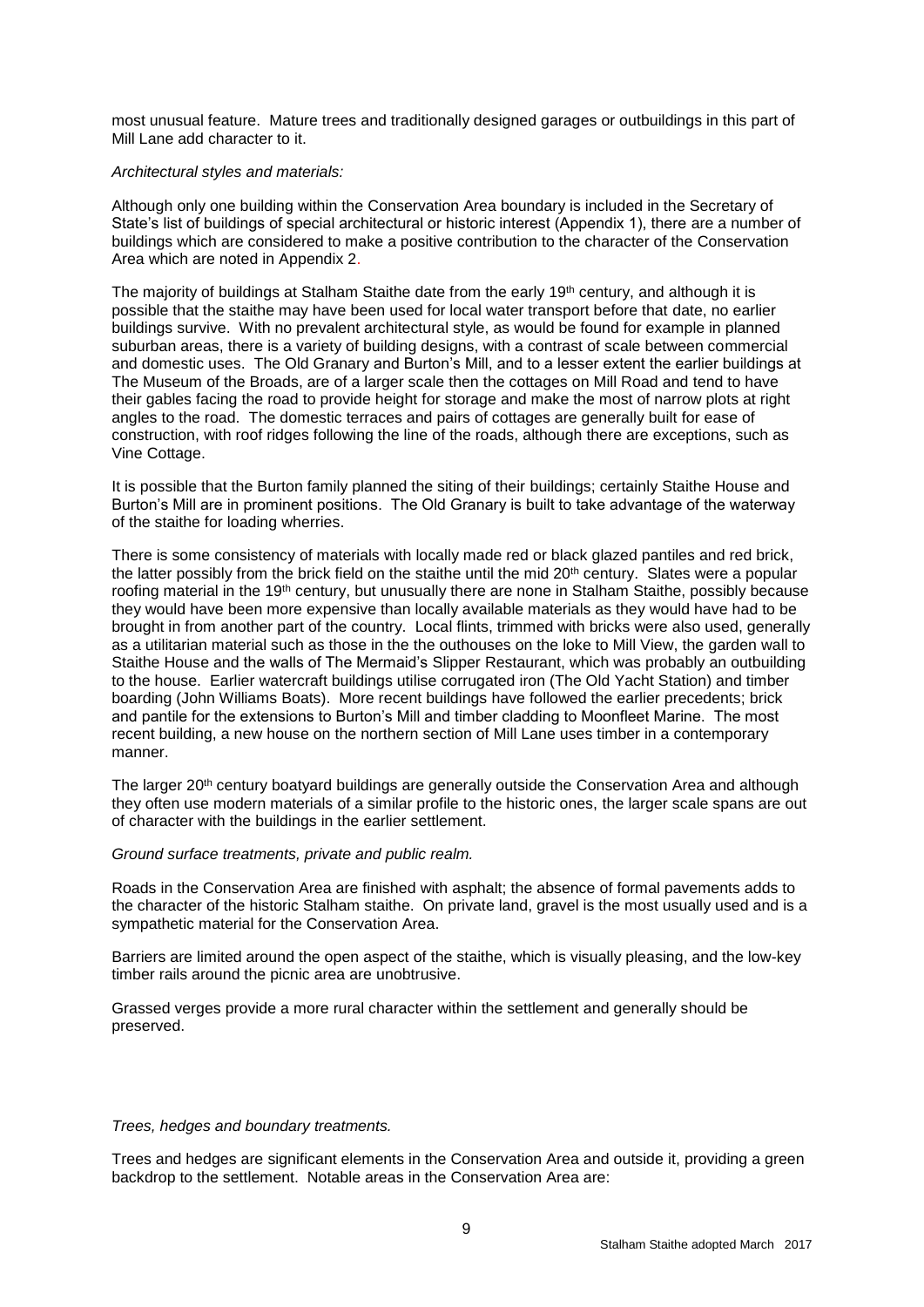- Trees in the garden of Staithe House and on the land to the north of The Staithe
- Hedges and trees on land to the west of Mill Road
- Trees beyond the cottages at the west of the conservation area
- Hedges on both sides of Mill Road beyond Mill House

The tall hedge and trees along the A149 soften the appearance of the new development at the rear of Staithe Road.

The removal of hedges and traditional boundary walls, particularly to provide parking in front gardens can have an adverse impact on the setting of buildings and the overall street scene. Additional planting and/or more traditional fences can help to define public and private space and contribute to rural character.

The brick front boundary walls to Riversdale and Cordova Terraces and the flint and brick garden wall to Staithe House contribute to the character of the Conservation Area. The chain link fences around the builder's merchant compound have already been commented on.

#### *Issues, pressures and opportunities for improvements*

Generally the buildings and gardens in the Conservation Area are well maintained and there are no structures that would qualify to be on the Buildings at Risk Register. However, redundant structures and storage areas on some sites are negative factors in the Conservation Area.

The special character of conservation areas can easily be eroded by seemingly minor, and well intentioned, home improvements such as the insertion of replacement windows and doors with ones of an inappropriate design or material, (for example hinged opening lights in lieu of sash windows and UPVC instead of painted timber). This can be a particular issue with unlisted buildings that have been identified as contributing to the character of the Conservation Area. In line with current legislation, all complete window replacements are required to achieve minimum insulation values, but recognising the affect that inappropriate replacements can have, Local Authorities can relax that requirement when considering the restoration or conversion of certain buildings within conservation areas, and advice should be sought from the Local Authority at an early stage.

#### *Suggested areas for improvements:*

#### *Staithe Road*

- Consider additional planting around Bakers builders merchants site to soften the effect of the chain link fencing and provide some screening of the storage area
- Consider additional soft landscaping to the car parking and communal areas behind Burton's Mill
- Consider the public realm in front of The Mermaid's Slipper Restaurant and an alternative surface material for the hard standingto define the historic area of the staithe.
- Consider the management of informal car parking around the staithe.
- Consider the provision of limited hard surfacing to improve access to the landscaped picnic /amenity area area immediately to the North of the staithe
- Consider improvements to the condition of the dyke wall at the North East end and management of parking and improvement of surfacing along the moorings.

#### **Areas for consideration as part of consultation process..**

The boundaries to the Conservation Area are as illustrated on the accompanying map and as described in the text. As part of the consultation process it was suggested consideration might be given as to the retention of the following areas within the conservation area. The 2 single storey dwellings, late 20<sup>th</sup> century house, field and pumping station to the west of Mill Road. The electricity sub-station at the North East end of Mill road immediately adjacent to the A149. Following consultation the existing boundary of the Conservation Area is considered appropriate and remains unchanged from the 1991 designation.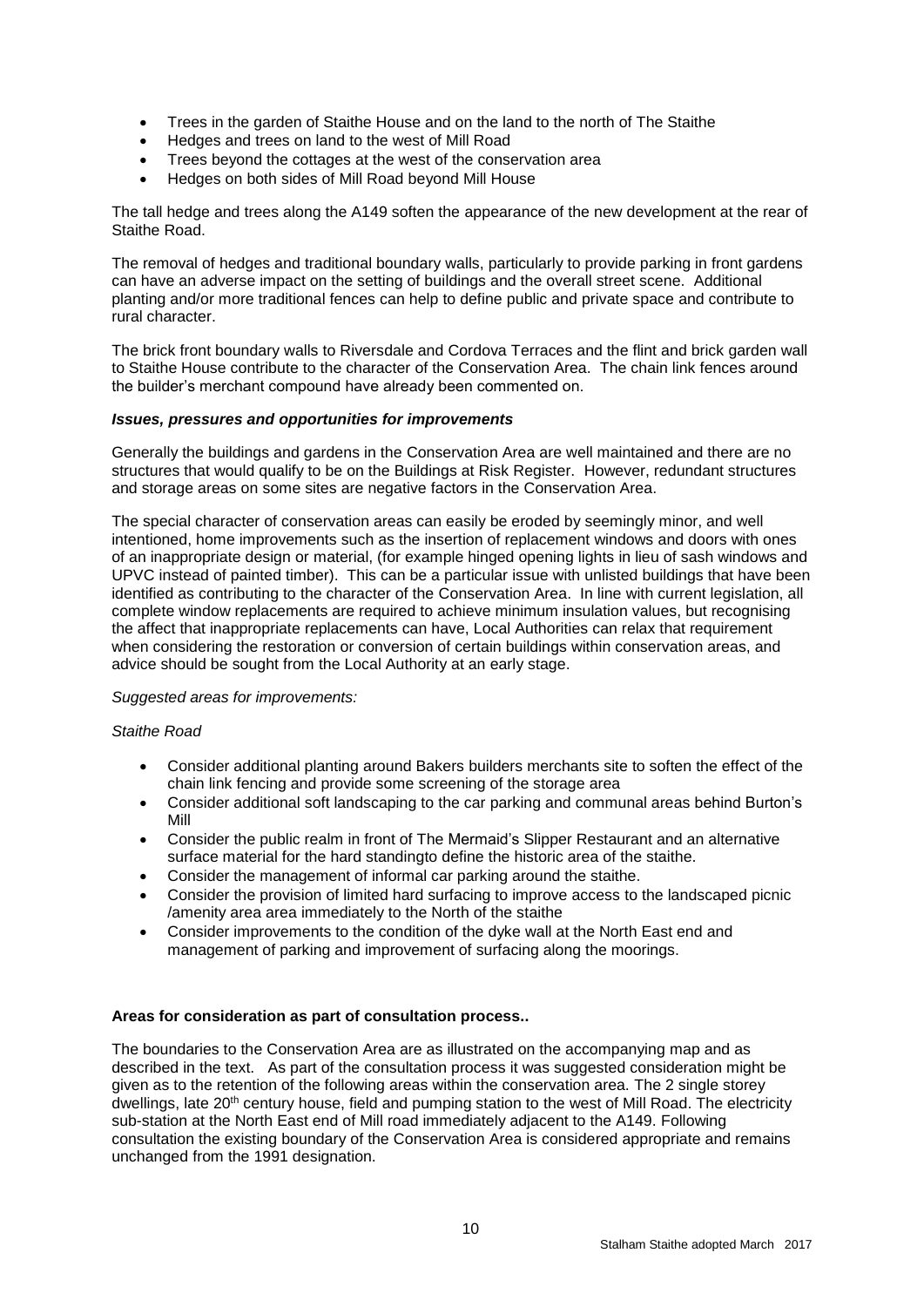## **Public consultation**

Consultation with interested parties and organisations was carried out in accordance with the Broads Authority 'Statement of Community Involvement'. A joint consultation exercise was undertaken with North Norfolk District Council as the proposed conservation area boundaries include land in both planning authority areas as defined on the maps included in the character appraisals. A letter and leaflet were delivered to all residents and businesses within the conservation area boundary, and copies of the appraisal documents were made available both online and in hard copy format in the Broads Authority offices. The leaflet included a comments section and consultees were also able to comment on line.

A public exhibition was held on 5 March 2016

## **Appendix 1**

#### **Listed buildings in the conservation area**

The Old Granary, Staithe Road. Grade II

## **Appendix 2**

**Unlisted buildings that make a positive contribution to the character of the conservation area.** *(Within the Broads Authority executive area unless otherwise noted.)*

Whilst the following buildings and boundary walls within the Conservation Area do not merit full statutory protection, they are considered to be of local architectural or historic interest, and every effort should be made to maintain their contribution to the character of the Conservation Area. The following structures have been identified and are considered as undesignated heritage assets.

#### **Staithe Road:**

- Flint and brick outhouses on loke to Mill View
- Riversdale cottages & front boundary walls
- Cordova Cottages & front boundary walls
- Burtons Mill former warehouses fronting Staithe Road
- No. 21 (Staithe Barn)
- Staithe House, outbuildings & garden wall
- Mermaids Slipper Restaurant
- (Granary redeveloped in 2008)
- Staithe Marsh House
- John Williams Boats boatbuilding shed
- Museum of the Broads boatbuilding sheds
- Museum of the Broads rendered & colour-washed former storage warehouse
- Museum of the Broads brick former storage warehouse beside Staithe

#### **Mill Road:**

- Green & cream commercial sheds at 1 Old Yacht Station (NNDC area)
- Moonfleet Marine
- **•** Riverside
- Vine Cottage
- 20c corrugated clad boatshed
- Alder Cottage
- Rose Cottage
- 1 & 2 Utopia Way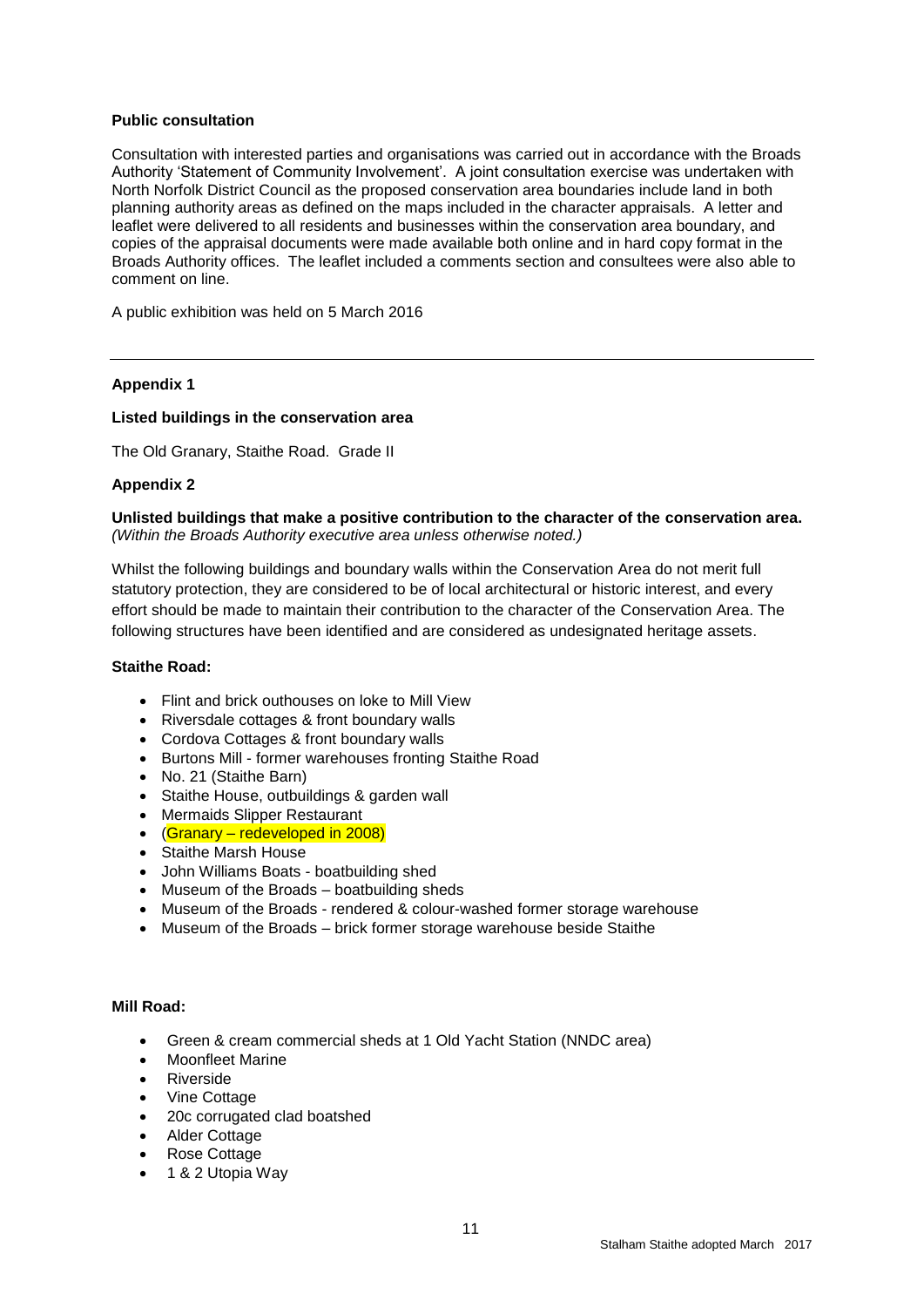- Wilkins Cottage
- Goffins Cottage
- Mill House & remains of windmill
- Nightingale Cottage (NNDC)
- Toad Hall (NNDC)
- Briar Cottage & Garage/outhouse to Briar Cottage (NNDC)
- Haven Cottage (NNDC)

## **Appendix 3**

## **Broads Authority Guidance leaflets:**

- Keeping the Broads Special
- Do I need Planning Permission?
- How do I apply for Planning Permission?
- Building at the Waterside A guide to design of waterside buildings in the Broads Authority area
- Environment and Landscape How do I plan and manage trees and scrub alongside rivers?
- Development and Flood Risk in the Broads
- Riverbank Protection Works A guide for riparian landowners
- Sustainability Guide Sustainable development in the Broads

## **Appendix 4**

## **Contact details and further information:**

The Broads Authority Yare House 62 – 64 Thorpe Road Norwich NR1 1RY Tel: 01603 610734 Website: [www.broads-authority.gov.uk](http://www.broads-authority.gov.uk/)

North Norfolk District Council Council Offices Holt Road Cromer Norfolk NR27 9EN Tel: 01263 513811 Website: [www.northnorfolk.org](http://www.northnorfolk.org/)

Norfolk Historic Environment Service Union House **Gressenhall** Dereham, Norfolk NR20 4DR Tel 01362 869280 Website: [www.heritage.norfolk.gov.uk](http://www.heritage.norfolk.gov.uk/)

## **Appendix 5**

## **References and sources of information**

*Publications:*